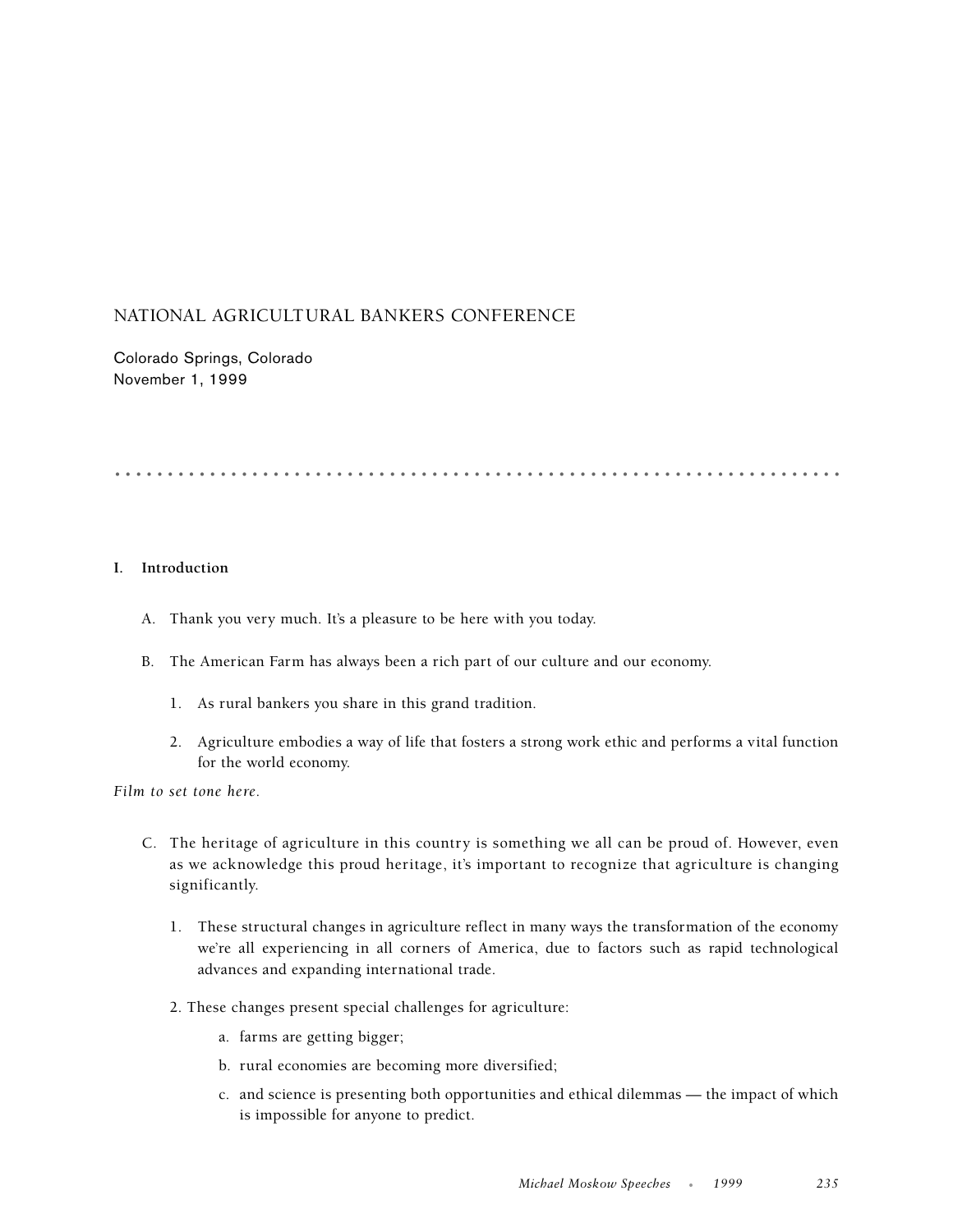- D. I'm here today to share with you how we at the Federal Reserve see our role in this transformation.
	- 1. We believe it's important that all Americans understand what we do and how it affects their lives.
	- 2. What is the proper role for the Fed in this time of profound change??
	- 3. There is no doubt about it: whether you are a consumer, (a retiree, (a banker or a farmer,/ keeping inflation low is the most important single thing the Fed can do for your financial well-being over the long run, and for the economy as a whole.
- E. I'm also here to learn how you, as ag bankers, envision the future of your industry as we embark on a new millennium.
	- 1. Ag banking is changing on all fronts. Not only will you be dealing with a reshaped agricultural industry, but the banking industry as a whole is also changing.
	- 2. In fact, legislation is imminent which will eliminate historic barriers between banks,/ brokerage houses, and insurance companies.
	- 3. Let me begin with a brief overview of the Federal Reserve's responsibilities as the nation's central bank.

# **II. Fed and Y2K**

- A. As most of you probably know, the Federal Reserve's mission is to foster a safe and sound financial system and a healthy, growing economy. We have three main areas of responsibility.
	- 1. First, we're a service provider we provide financial services such as check processing and electronic payments to depository institutions and the U.S. government.
	- 2. Second, we're a bank regulator we supervise and regulate state member banks and bank holding companies.
	- 3. Finally, but certainly not of least importance, we formulate national monetary policy.
- B. To ensure that the central bank is in touch with all corners of the economy, the Fed was created with a system of 12 regional banks back in 1913.
	- 1. The Chicago Fed serves a five-state area consisting of most of Indiana, Illinois, Michigan and Wisconsin, and all of Iowa.
- C. All 12 Reserve Bank presidents along with the 7 members of the Federal Reserve Board serve on the Federal Open Market Committee, also known as the FOMC, which is the governing body that sets monetary policy.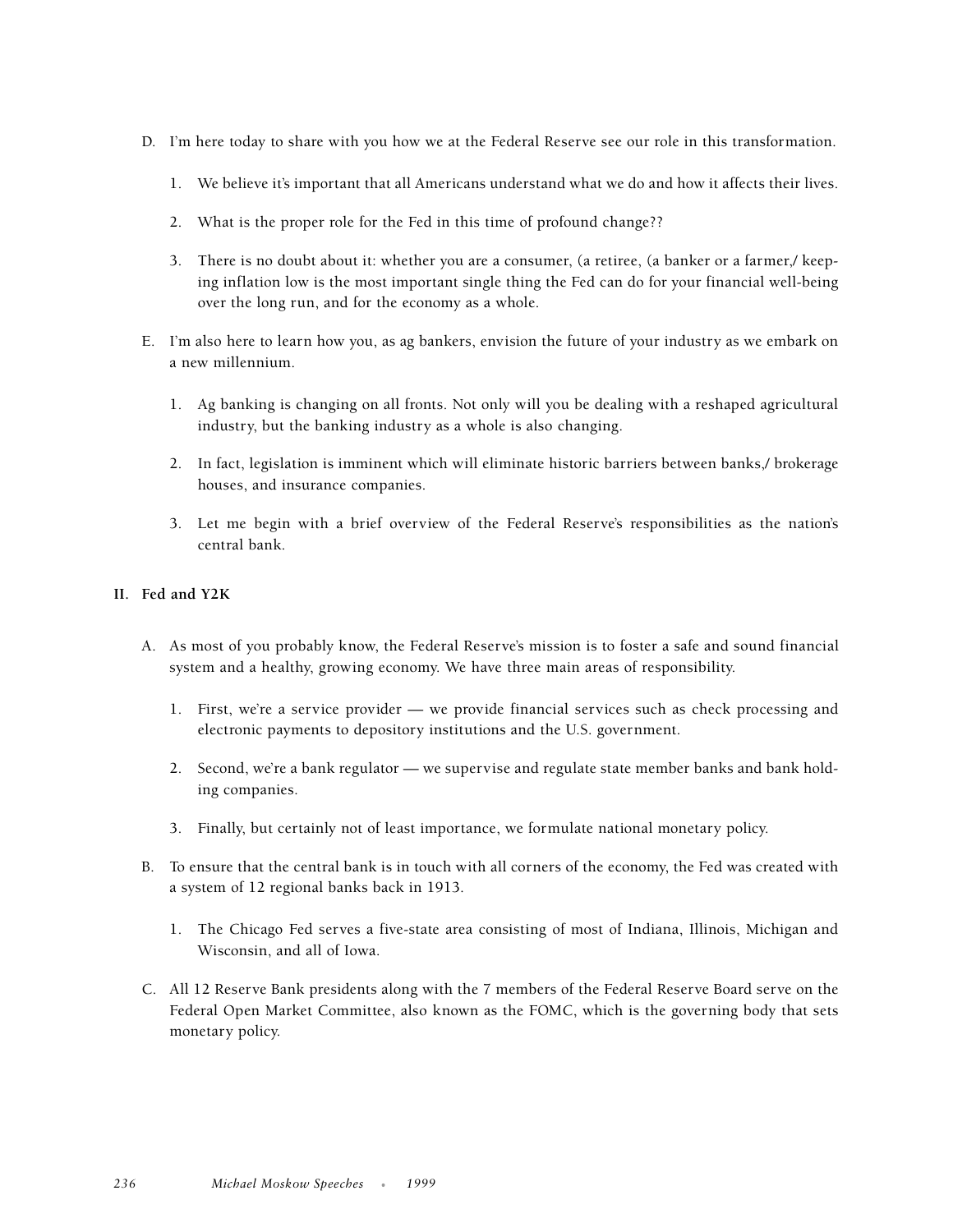- D. The FOMC's primary concern is to set the best possible monetary policy for the nation as a whole, but the Reserve Bank Presidents also contribute their insights into how each region's economy is doing.
	- 1. So making sure that regional developments are communicated during FOMC meetings is an important part of my job.
	- 2. The Chicago Fed is particularly concerned with agriculture ... it is such an important industry in our region.
- E. To ensure that I do that job as effectively as regulation departments are constantly conducting surveys and meetings to keep on top of regional developments.
	- 1. And we schedule forums regularly throughout our district, so that we have the opportunity to solicit and respond to feedback from people living and working in the region.
	- 2. Just two weeks ago, for example, I was in Western Iowa for a forum.
	- 3. That trip gave me a good opportunity to speak with farmers, including a visit to a 1,600-cow dairy operation about 50 miles outside of Sioux City. During that same visit I also met with 12 local bankers, including ag bankers.
	- 4. From both the farmers and bankers, gained new insights about how the ag sector has learned from the mistakes of the 1980s and how both bankers and farmers are making better and more informed loan decisions.
	- 5. We hold these forums on a regular basis because hearing the views of farmers, business people, bankers, and others throughout the district is so crucial to the work we do.
- F. In addition to taking trips into the business community, we invite the business community to come to us.
	- 1. Next week I'll be sitting down with members of the Chicago Fed's Community Bank Council.
	- 2. The council's meetings allow us to meet with a group of 17 community bankers from our Fed district.
	- 3. I also meet twice a year with our 7- member Agricultural Advisory Council, most recently just over a month ago.
	- 4. And, of course, I'm in touch regularly with the members of our Board of Directors, two of whom come from agricultural areas.
	- 5. In short, the Fed's regional structure makes sure that we have information and ideas from all sectors and locations as we develop the nation's monetary policy.
- G. At the same time, we try to keep an eye on the big picture. At the moment, one key issue on our radar screen is Y2K preparedness.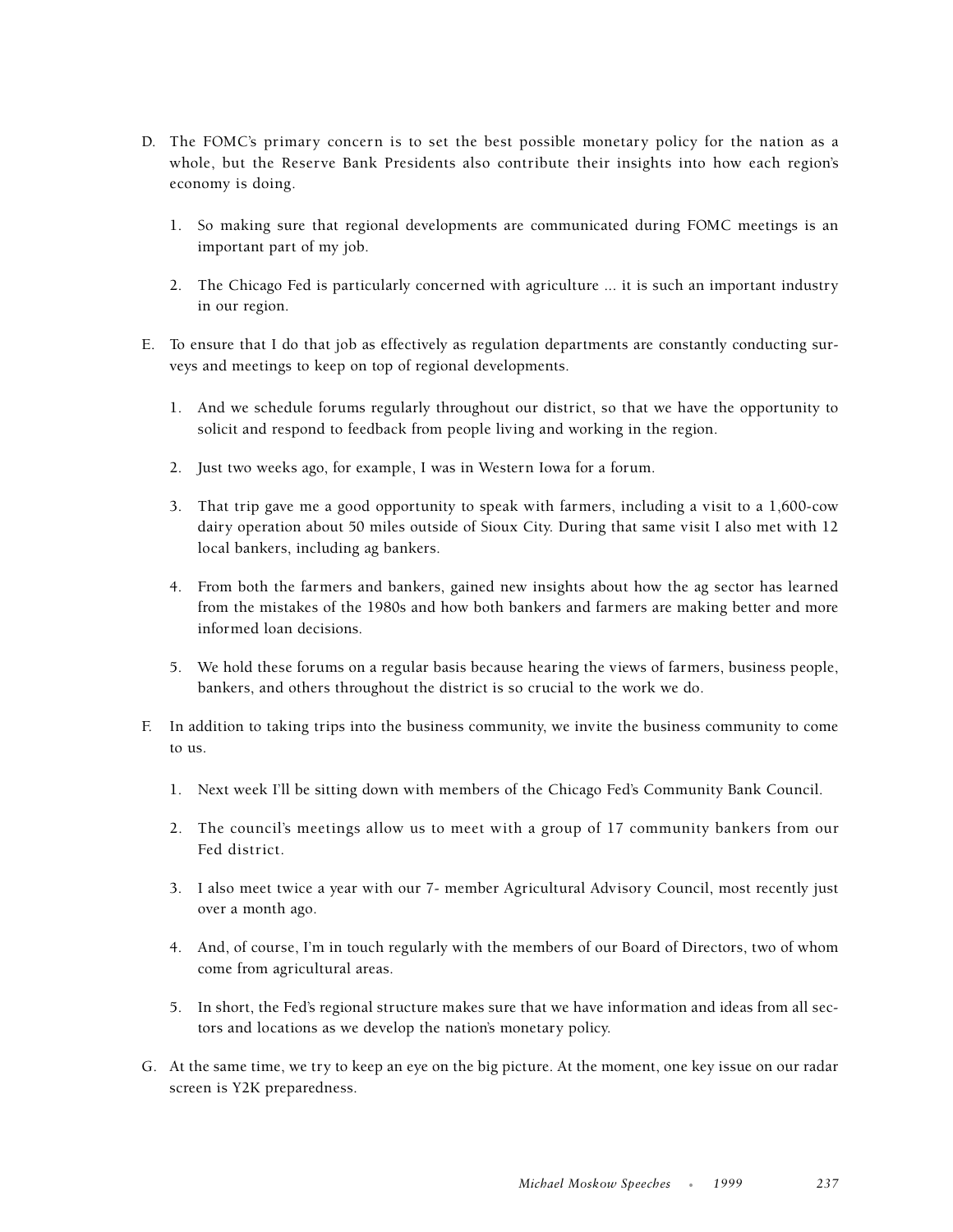- 1. And on this subject I'd like to say, we're confident that the century date change will come and go with a minimum of disruption.
- H. We believe that the public will keep the year 2000 rollover in perspective, realizing it is one more challenge we will meet.
	- 1. Certainly, community banks must be given credit for the work they've done informing their customers of their readiness for Y2K.
	- 2. Banks that have been the most effective have gone beyond the statement stuffer.lIn fact, a recent Gallup poll indicates that the more information customers have about Y2K, the more optimistic they are.
- I. Internally, all of the Fed's important systems are ready for Y2K and are in production.
	- 1. So, as a financial service provider, we're confident there will be no disruption in our ability to meet the needs of our customers: you, the commercial banks, and the U.S. government.
	- 2. As a regulator, we're working closely with other agencies to review bank preparedness.
	- 3. Ultimately, it's up to you to be sure that you're ready. But the results of our Y2K exams so far indicate that 99 percent of banks are making satisfactory progress.
- J. Still, we have no intention of being surprised by anything Y2K has to offer.
	- 1. For this reason the Federal Reserve is making available to you more than enough cash to cover any unusually large demands by customers.
	- 2. In addition, we have introduced a new liquidity facility to meet Y2K-related needs.
	- 3. You should make sure that you have made all the necessary arrangements ahead of time in case you need to access these facilities.

# **III. The Changing Economy and Ag Industry**

- A. Now, let's get back to the future of ag banking. There is no doubt that these are prosperous times for almost all industries.
	- 1. Nationwide, we've seen a rare combination of robust growth,/and both low inflation and low unemployment during the past few years.
	- 2. That trend has continued so far during 1999 as we've experienced p very good economic performance.
	- 3. Real GDP growth has been solid, with strong consumer spending.
	- 4. The unemployment rate has been hovering around a 29-year low.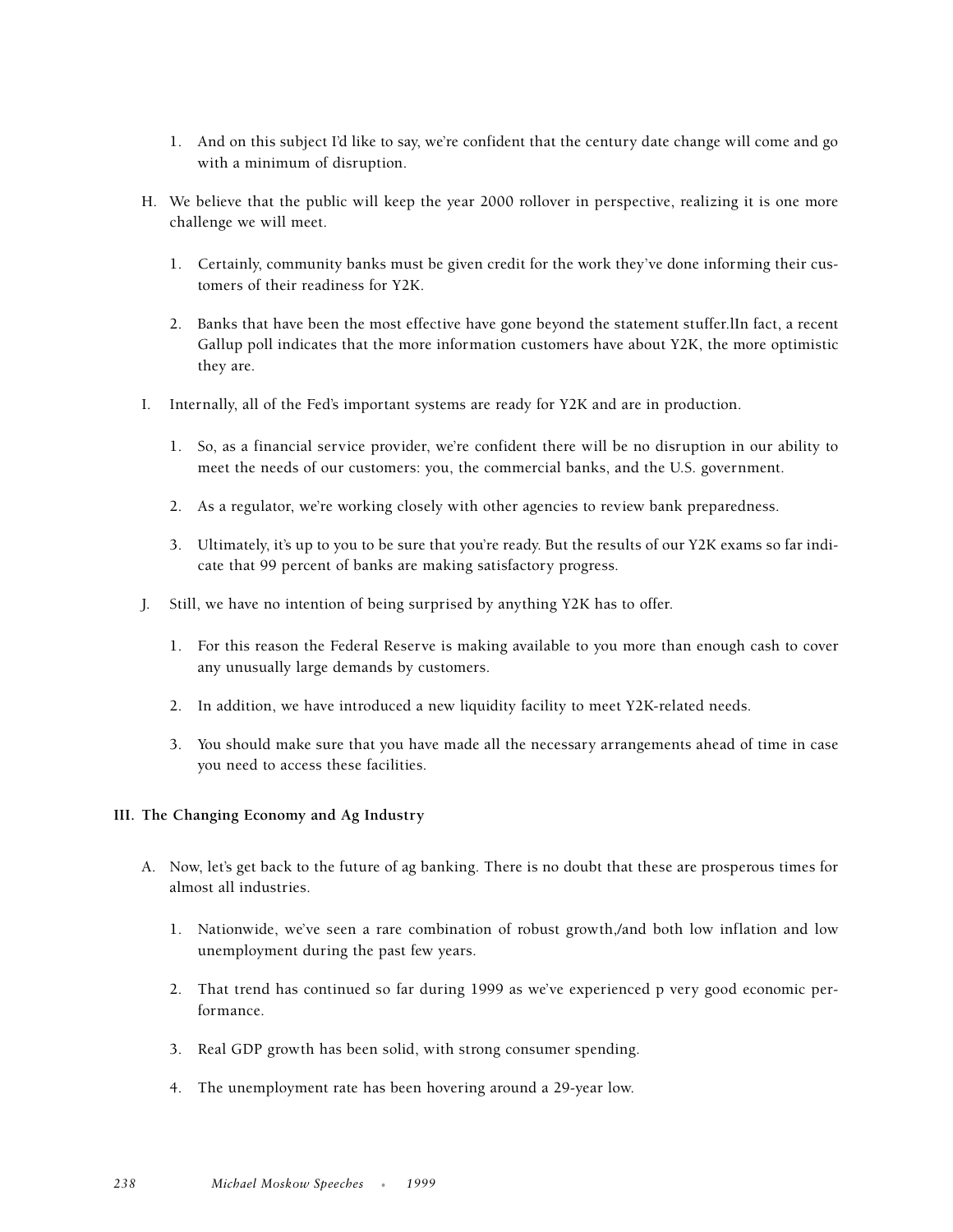- 5. The overall Consumer Price Index has been rising at a somewhat faster pace than last year, due mostly to higher energy prices.
- 6. But the core CPI, which excludes volatile food and energy prices, has been increasing at a slower pace than in 1998.
- B. Going forward, we expect the economy to continue performing reasonably well.
	- 1. The future news on inflation, however, might not be as good as it's been in recent years unless we can achieve a better balance between the demand and supply factors in our economy.
	- 2. For example, if businesses can't find enough workers to provide the goods and services that customers increasingly want, we could see upward pressure on prices mounting.
	- 3. Increased productivity can offset some of these inflationary pressures, but it's something we need to be alert to as we move into the new millennium.
- C. Our overall economic prosperity is due in part to the dynamic changes I mentioned earlier, technology is allowing us to be more productive.
	- 1. And international trade has boosted competition which has in turn pressured us to become the best at whatever we do.
	- 2. In fact, members of the Chicago Fed's agricultural advisory council have often pointed out how important it is to reduce tariffs and non-tariff barriers so that our farmers have greater access to foreign markets.
- D. However, these changes have also put a great deal of pressure on the agriculture sector.
	- 1. Net farm income is expected to increase 9% this year. That's good.
	- 2. The unfortunate news is that the gain comes from increased government subsidies. About 45% of farmers' net income this year is from direct government payments, if you include Congress's recent emergency aid package.
	- 3. The serious condition of the farm sector is perhaps best captured by the fact that if we took those subsidies out of the picture, net farm income would drop 20%.
- E. A big part of the problem has to do with trade. For all the good that increased trade is doing for our economy, and for agriculture, over the long term, the short-term situation has not been favorable.
	- 1. American farmers, particularly hog and grain farmers, have been hurt by the weakened demand overseas resulting from the Asian crisis.
	- 2. Prices have been also held down by large domestic supplies of pork and large world supplies of grain.
	- 3. As a result, the value of agricultural exports declined nearly 9% just in the past fiscal year alone.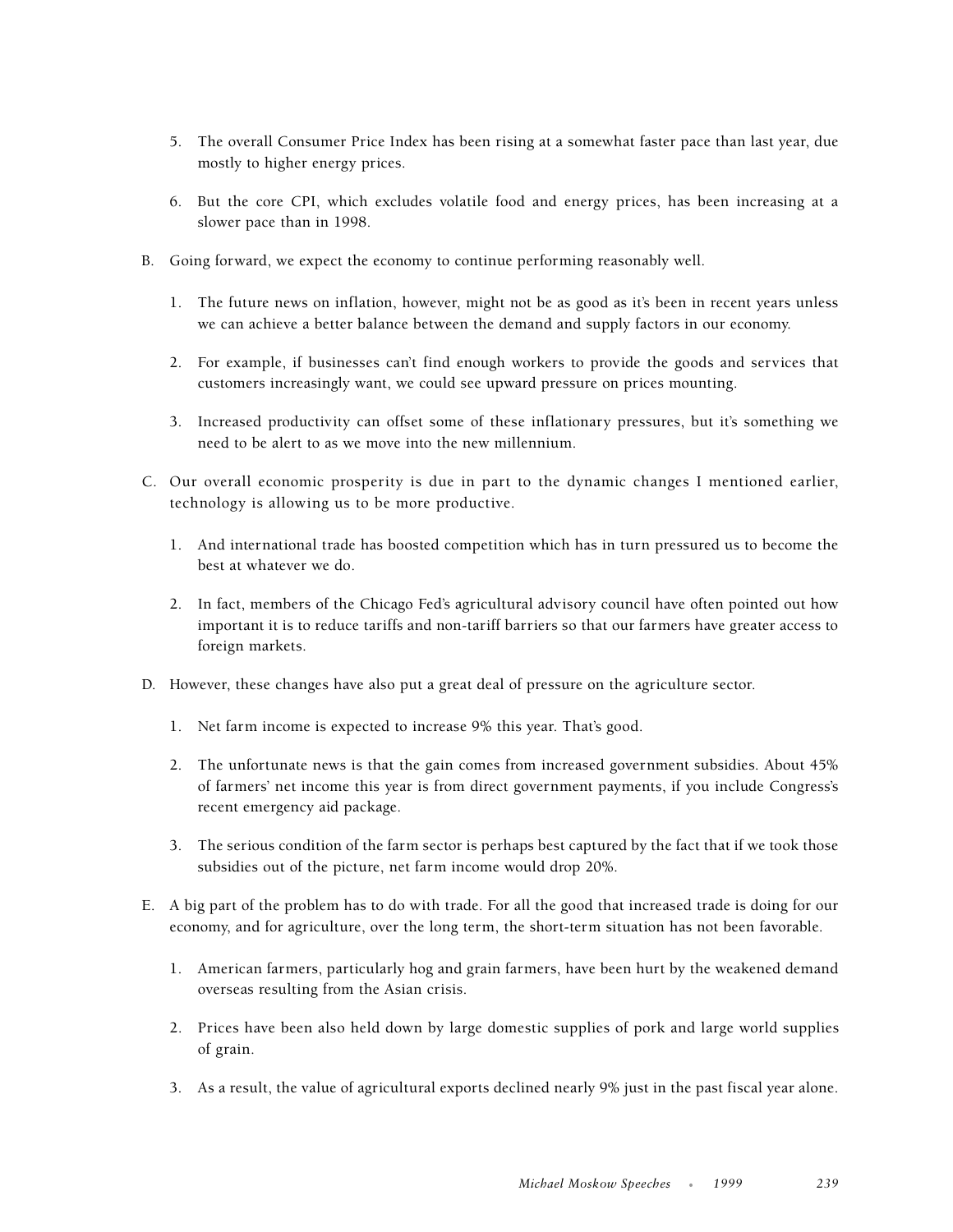- 4. Fortunately, foreign sales of U.S. food and agriculture products are expected to turn the corner in the upcoming year. In fact, we're expecting U.S. ag exports to stage a modest recovery, as much as 2%.
- 5. But in the meantime, farm land values have come under pressure in states of our district where hogs, corn,and soybeans provide the bulk of gross farm receipts.
- F. These two hardest-hit ag industries hogs and grain are not only suffering right now from low prices, but they are also likely to be most affected by the longer-term structural changes that are taking place in agriculture.
	- 1. As I mentioned earlier, the issues of farm consolidation and genetically-modified, or GMO, grain are raising thorny questions for all of agriculture. But the issues are extremely urgent for grain and hog farmers.
- G. The farm sector is consolidating at a remarkable pace.
	- 1. There is nothing new about farm consolidation, of course.
	- 2. We've seen the number of farms shrink from 6.5 million in 1935 to 2 million today.
- H. It was 20 years ago that well-known ag economist Willard Cochrane described the farmers' predicament as a "treadmill".
	- 1. It starts when farmers borrow money to purchase new technology /be it the manufactured fertilizers in the 1960s or the GMO seeds today.
	- 2. These investments lower unit costs and increase production levels proportionately faster than demand, /causing commodity prices to fall.
	- 3. Facing falling margins that could force them to leave production agriculture, farmers are forced to borrow, invest,land expand even more.
	- 4. Therefore, the path to success for farmers requires that they expand their business to a size that enables them to continue investing in expensive new technology.
	- 5. The ability to utilize government programs has also been an important requisite to survival and growth.
- I. What is new is the way today's tight margins in farming are now squeezing the mid-size farm, for example, those with sales of about \$250,000 per year.
	- 1. Small farms are surviving at present because they can be maintained by fewer family members, which allows others to take on outside work and provide the necessary additional income to stay afloat.
	- 2. Mid-sized farms,(however) face a difficult choice: scale back operations and follow the path of the smaller farms, or expand into larger operations.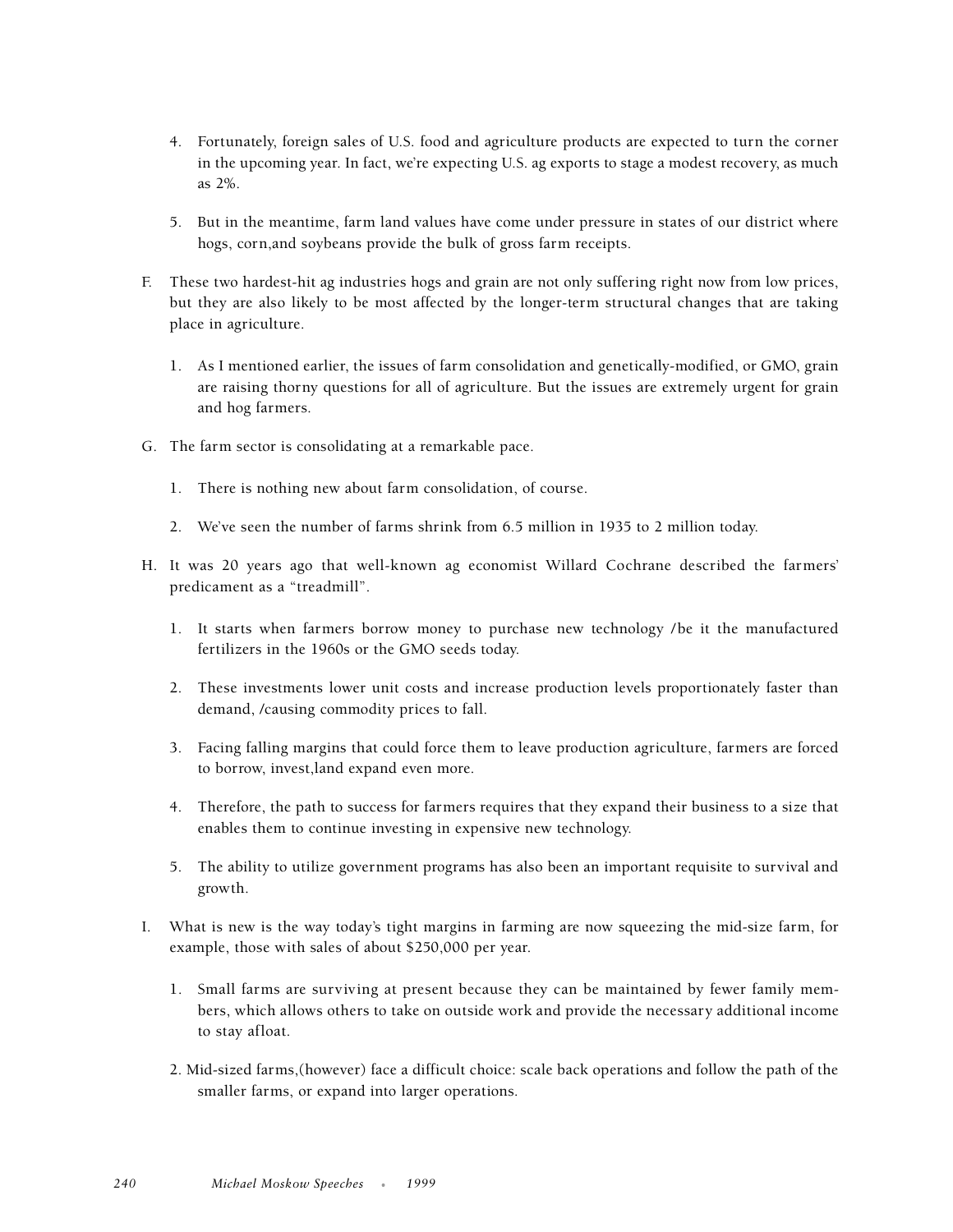- J. Successful farmers in the future will continue to be the lowest cost producers, and this will continue to require the purchase of expensive technology.
	- 1. This dilemma raises tough questions.
	- 2. Can small- and mid-sized farms survive without government subsidy?
	- 3. Do we want to subsidize the smaller farmer to maintain a lifestyle that may no longer be economically viable?
- K. In the U.S., 94% of farms are still small- to mid-sized. So the challenges of consolidation will affect many rural communities as well as ag banks.
	- 1. As far as additional future challenges go, I'm sure many are likely to be related to the question of GMOs. European concern over products containing GMOs is growing in the aftermath of the Mad Cow scare in Great Britain.
	- 2. If those concerns are not resolved successfully by our trade negotiators, or if they spread to the U.S., the industry will have to change to address those concerns.
	- 3. For example, we may face greater scrutiny in labeling that would in turn require stricter /standards. And calls for crop segregation could alter the way the industry grows and processes grain products.

### **IV. Ag banking**

- A. I've spoken today about the current problems of low commodity prices and weak overseas demand. I've also touched upon future challenges for the small and mid-sized farm.
	- 1. But how do all these challenges affect you, the ag banker?
- B. First of all, I want to put all this into the right perspective.
	- 1. This is not the early 1980s.farmers with the high debt-to-asset ratios that we saw in the 1080s. And we do not see land values declining precipitously. In fact, preliminary results from the Chicago Fed October Oland values survey show prices still 2% above last year on average in the Midwest.
	- 2. Illinois, Indiana and Iowa show weakness in the third quarter/but farm land values were stable for the Midwest as a whole.
	- 3. Furthermore, bankers are lending smarter than they did fifteen years ago. They have moved away from emphasizing collateral without considering the ability to generate sustainable earnings.
- C. At the same time, commodity prices are too low to generate adequate cash flow for many farmers.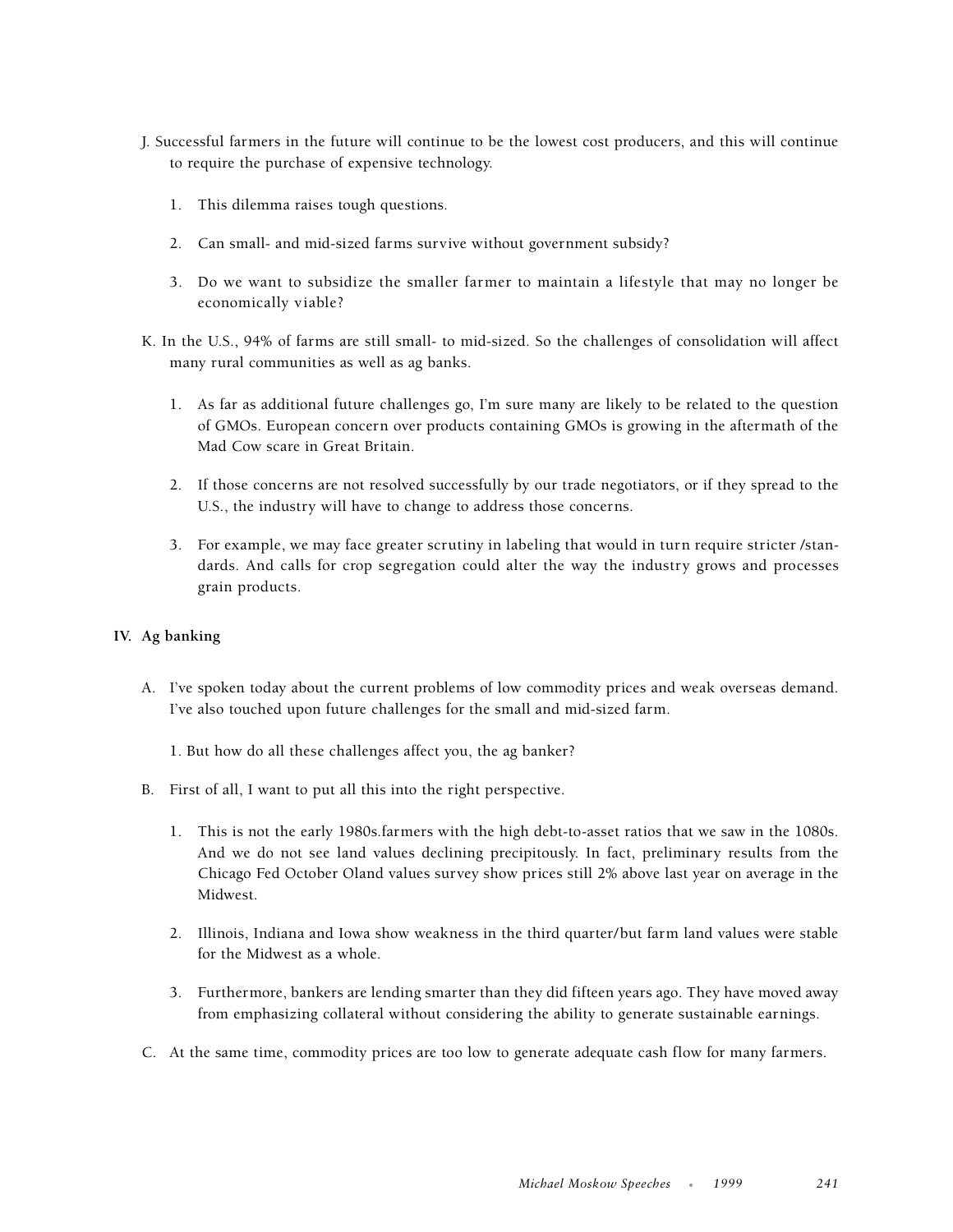- 1. This means that all farmers (and their lenders), need to have a plan to get them through this transition period.
- 2. And for some farmers, that plan should not involve additional credit.
- 3. Saying yes is tempting, but in many cases it's not the long run solution, and you may not be doing your borrower any favors by increasing his or her debt levels.
- 4. There is no doubt that today's strong capital levels can be eroded by excessive lending.
- D. So while we encourage you to work with your inviable customers, we also urge you to take a careful look at how you define viable.
	- 1. Circumstances today call for a deeper understanding of the situation before lending decisions are made.
	- 2. As I said earlier, consolidation in the ag sector began long before the crisis in the 1980s, and the economics of farming will ensure that this trend will continue into the next millennium.
	- 3. Farmers, just like any other business owners, need to develop realistic business plans that provide for whatever the future holds.
- E. Nationwide, the banking industry is in good health.
	- 1. Second-quarter earnings were the second highest on record, reaching \$17 billion.
	- 2. And second-quarter problem loan indicators remain low.
- F. The ag banking sector is looking almost as healthy, according to the aggregate numbers.
	- 1. But there is mounting concern that some banks have relaxed their credit discipline.
	- 2. In a Robert Morris Associates survey of senior risk management officers, 63 percent said that the agricultural sector will be a source of bad credits.
	- 3. And in the second quarter, he return on assets at agricultural banks in the Midwest was 10 basis points below the average for agricultural banks nationally.
	- 4. So as a whole we're beginning to see reduced returns at Midwest banks, where ag is taking the hardest hit.

### **V. Conclusion**

- A. In conclusion, I want to say that for every challenge the ag industry and ag banking is facing, there is a way forward.
	- 1. There are two main reasons that this transition has not become a farm crisis reminiscent of the 1980s: 'the health of the banking sector and the health of the economy.